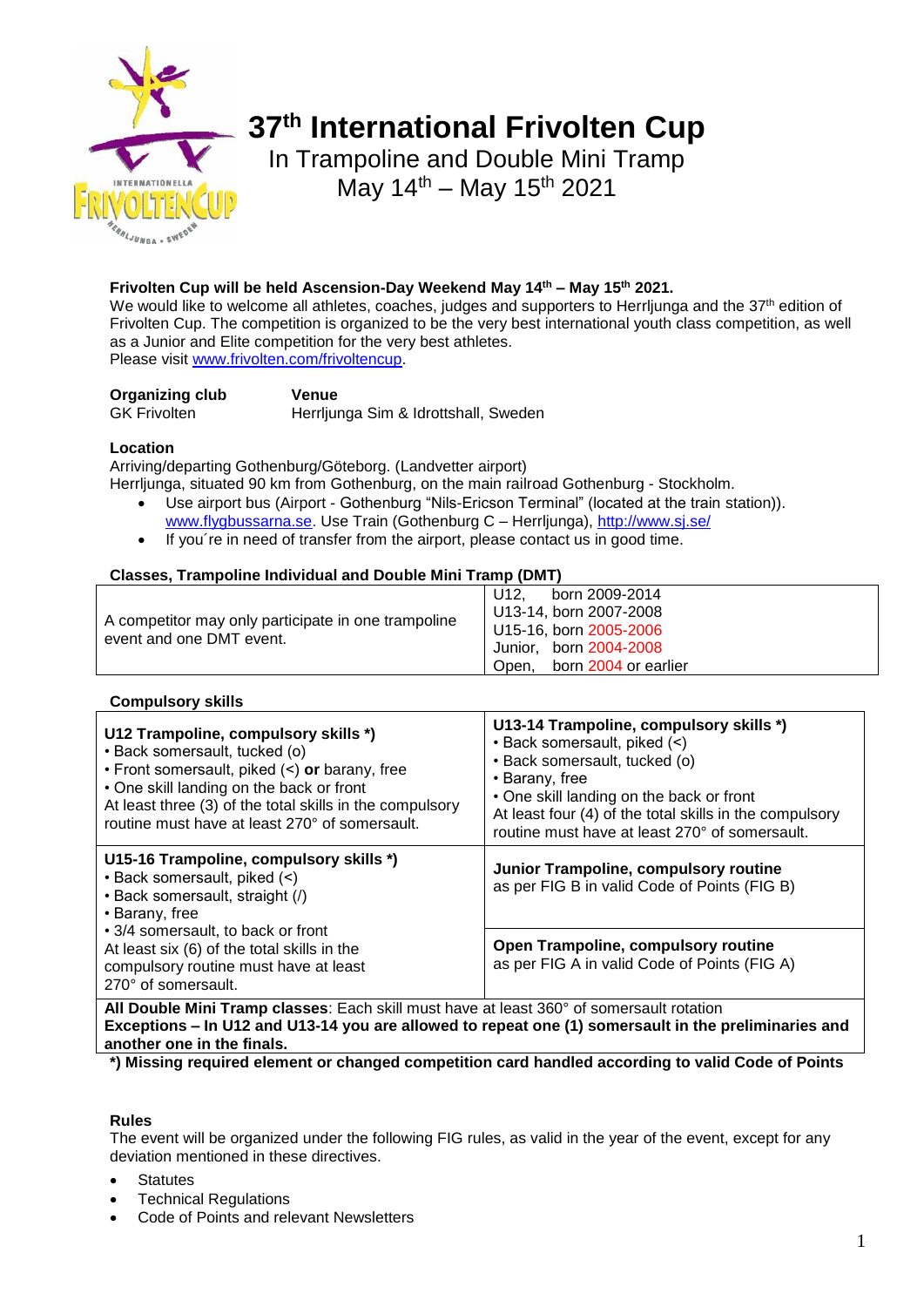- General Judges' Rules
- Specific Judges' Rules
- Doping Control Rules
- Media Rules
- Apparatus Norms
- FIG Rules for Sanctioning (approval) of International Events
- Advertising and Publicity Rules

# **Finalists and Final**

The best eight (8) competitors from the preliminaries will participate in the final, Finals from 0.

# **Equipment**

Eurotramp Premium/Ultimate 4x4 and Eurotramp Ultimate DMT 6x6. In addition to that, there will be at least two warm-up trampolines in another part of the hall.

# **Judges must be entered as follows,**

- Clubs/federations entering competitors in the Junior or Open categories must bring at least one judge with FIG judges current valid brevet. Clubs/Federations only entering competitors in youth classes must bring a judge with at least a current national judge's brevet.
- 2-10 competitors = 1 judge, 11-20 competitors = 2 judges, 21-30 competitors = 3 judges and  $31+$ competitors = 4 judges.
- When all entries are known, teams entering competitors from mixed clubs may be asked to bring additional judges to be allowed to participate. The organizers have the right to demand additional judges from any club, to ensure a professional competition.
- The name of the judge/s must be announced with the entry, and all changes must be reported to the organizer immediately.
- **A Club or Federation that doesn't bring judges as stated, will be penalized to pay the full extra cost it takes the organizer to replace each missing judge (minimum SEK 2000) or will NOT be allowed to participate.**

#### **Warm up on competition equipment immediately prior to competition.**

- Trampoline U12, U13-14 and U15-16 will only have a one touch warm up on the competition trampolines prior to the final pass, **not** preliminary pass.
- Junior and Open trampoline and all DMT classes will have a one touch warm-up prior to all passes.

# **Prizes**

First, second and third in each class will receive a medal. All competitors will receive a Diploma.

| <b>ETHEY (OUG ON ETHE GINTY OFF WWW.ITTVOIGHT/HITVOIGHOUP</b> ) ON ETHE GINTY TO AVAILABLE HOM OUTIGALLY TEXT |                                                                                                                                                                                |  |  |
|---------------------------------------------------------------------------------------------------------------|--------------------------------------------------------------------------------------------------------------------------------------------------------------------------------|--|--|
| Latest January 1 <sup>st</sup> 2021                                                                           | Declaration of interest to get a 10% discount of the normal<br>$\bullet$<br>entry fee.                                                                                         |  |  |
| Latest April 18th 2021                                                                                        | Definitive and Nominative Entry<br>$\bullet$<br>No refund of entry fee after this date.<br>Entries arriving later, if accepted, will be charges double entry fee.<br>$\bullet$ |  |  |
| Latest April 18th 2021                                                                                        | Last day for changing Food and Lodging. No refund after this<br>date.                                                                                                          |  |  |
| Entry fees                                                                                                    | SEK 300 per competitor competing in one event.<br>SEK 400 per competitor competing in both trampoline and DMT                                                                  |  |  |

**Entry** (Use ON-Line entry on [www.frivolten.com/frivoltencup](http://www.frivolten.com/frivoltencup)) On-Line entry is available from January 1<sup>st</sup>.

#### **Money / Payment**

Entry fees, lodging and accommodation etc. are to be paid in SEK (Swedish kronas) After deadline (April 18<sup>th</sup>), we will email you an invoice according to your entry.

| Sparbanken i Alingsås<br>IBAN account SE6280000830480031360647 | Please note !!! Payment must be received on our<br>account not later then May 6th 2021 |
|----------------------------------------------------------------|----------------------------------------------------------------------------------------|
| Swift code SWEDSESS                                            | If not – you need to pay cash on arrival !!!                                           |
| For Swedish clubs: Bankgiro 5731-7943                          |                                                                                        |

*Please note that YOU are responsible for covering all bank fees in connection with bank / wire transfers.* **No cheques whatsoever will be accepted!** On request, the organizer may accept cash payment upon arrival.

#### **Insurance**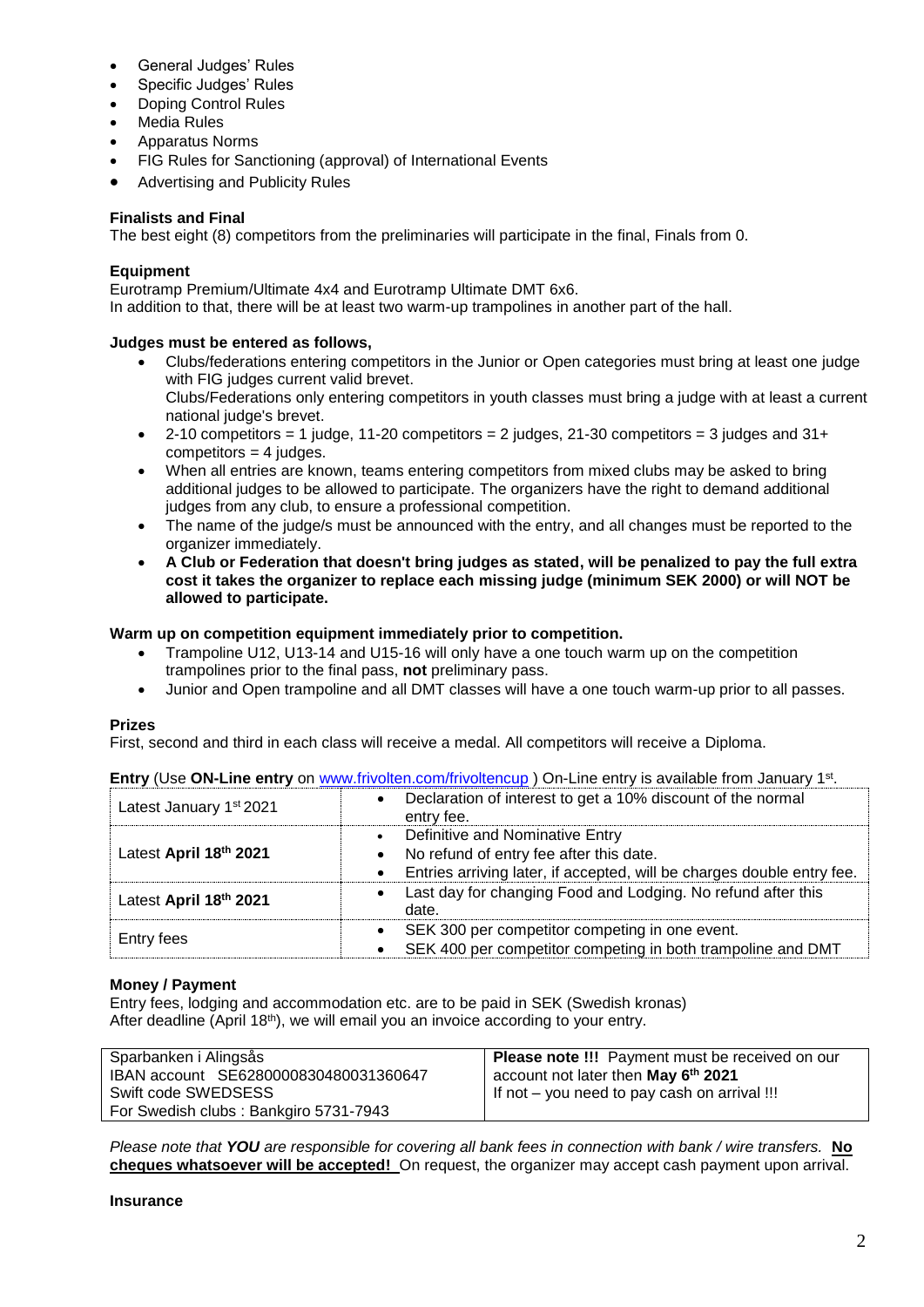The Host Federation, the Organizing Committee and the FIG will not be held responsible for any liabilities in case of accidents, illness, repatriation and the like. The FIG Technical Regulations foresee that all participating Federations are responsible for making their own arrangements to have the necessary valid insurance coverage against illness, accidents and for repatriation for all the members of their Delegation. The LOC will verify the insurance upon arrival of the delegation members (e.g. cover note or photocopy of the valid policy). Delegation members with insufficient insurance cover must inform the LOC in advance.

# **Hotels and Youth Hostel**

- There are a number of rooms available at the only hotel in Herrljunga, Herrljunga Hotel.
- Please make reservations direct to the hotel. <http://www.herrljungahotell.se/> • The nearest other hotel is in Vårgårda, situated 15 km from Herrliunga, http://www.mathias-kok-o-rum.se Please note that the organizer does NOT supply any transportation from Vårgårda.

The floor lodging in the school and Herrljunga Hotel are located within walking distance from the venue.

#### **Floor Accommodation**

Accommodation will be arranged from Wednesday May  $12<sup>th</sup>$  - Sunday May  $16<sup>th</sup>$ , in the school adjacent to the sport hall. **Bring your own sleeping bag, pillow and mattress!** (Mattresses may be rented for those of you travelling by air. **Please note!** You have to order mattresses together with your floor accommodation order. Sleeping bag and pillow can **not** be rented)

| <b>Prices per person</b>         |               |                                               |        |
|----------------------------------|---------------|-----------------------------------------------|--------|
| Floor lodging Wednesday-Thursday | 80 SEK        | + Mattress rental (for you travelling by air) | 30 SEK |
| Floor lodging Thursday-Friday    | 80 SEK        | + Mattress rental (for you travelling by air) | 30 SEK |
| Floor lodging Friday-Saturday    | 80 SEK        | + Mattress rental (for you travelling by air) | 30 SEK |
| Floor lodging Saturday-Sunday    | <b>80 SEK</b> | + Mattress rental (for you travelling by air) | 30 SEK |
| 75 SEK/Night<br>Caravan spot     |               |                                               |        |

#### **Meals**

Breakfast, lunch and dinner will be served in a next door school.

# **Prices per person**

| THUYY NOT NOT SUIT |                  |              |                        |
|--------------------|------------------|--------------|------------------------|
| Thursday           | Breakfast 60 SEK | Lunch 80 SEK | Dinner 80 SEK          |
| Friday             | Breakfast 60 SEK | Lunch 80 SEK | Dinner 80 SEK          |
| Saturdav           | Breakfast 60 SEK | Lunch 80 SEK | Dinner & Disco 250 SEK |
| Sundav             | Breakfast 60 SEK |              |                        |

#### **Visas**

For those of you that need a specified invitation to get a Visa for Sweden, please send us a list with full name, date of birth and passport numbers for all delegation members, as soon as possible, by e-mail. Don't forget to tell us where to send the invitation for Visa. (Name / Address, regular post, email or fax etc.)

#### **Questions**

| Please feel free to contact: | Name:    | Alex Frejemark     |
|------------------------------|----------|--------------------|
|                              | WhatsApp |                    |
|                              | Mobile   | +46 730 213 219    |
|                              | E-mail:  | info@frivolten.com |

#### **Home-page**

At our home page you will get updated information about the competition, see results from last year and get other valuable information and links about Herrljunga and Sweden. Take a look at [www.frivolten.com](http://www.frivolten.com/) or [www.herrljunga.se](http://www.herrljunga.se/) or Facebook Frivolten Cup 2021